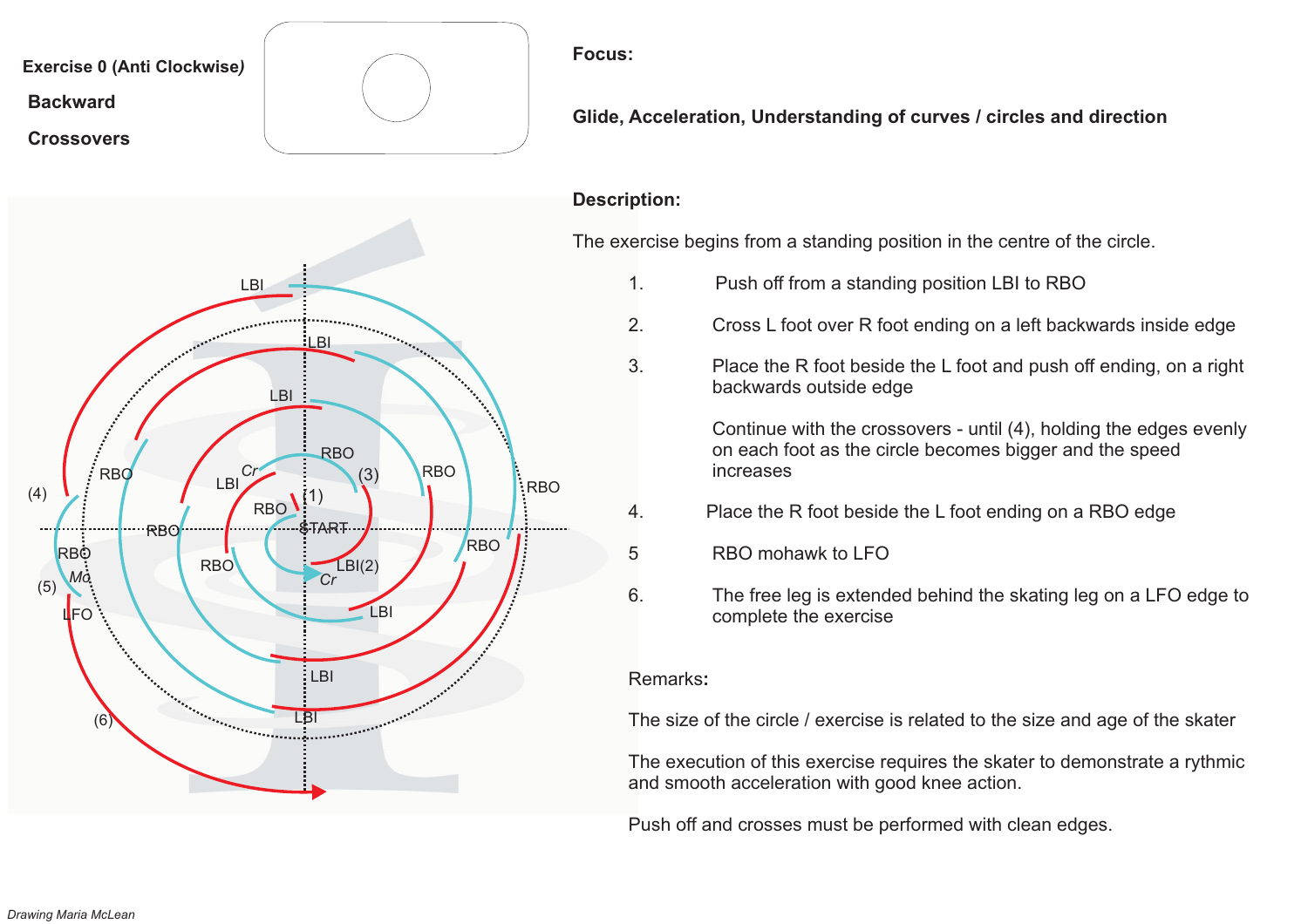

**Glide, Acceleration, Understanding of curves / circles and direction**

## **Description:**

The exercise begins from <sup>a</sup> standing position in the centre of the circle.

- 1. Push off from <sup>a</sup> standing position RBI to LBO
- 2. Cross R foot over L foot ending on <sup>a</sup> right backwards inside edge
- 3. Place the L foot beside the R foot and push off ending, on <sup>a</sup> left backwards outside edge

Continue with the crossovers - until (4), holding the edges evenly on each foot as the circle becomes bigger and the speed increases

- 4. Place the L foot beside the R foot ending on <sup>a</sup> LBO edge
- 5 LBO mohawk to RFO
- 6. The free leg is extended behind the skating leg on <sup>a</sup> RFO edge to complete the exercise

#### Remarks**:**

The size of the circle / exercise is related to the size and age of the skater

The execution of this exercise requires the skater to demonstrate <sup>a</sup> rythmic and smooth acceleration with good knee action.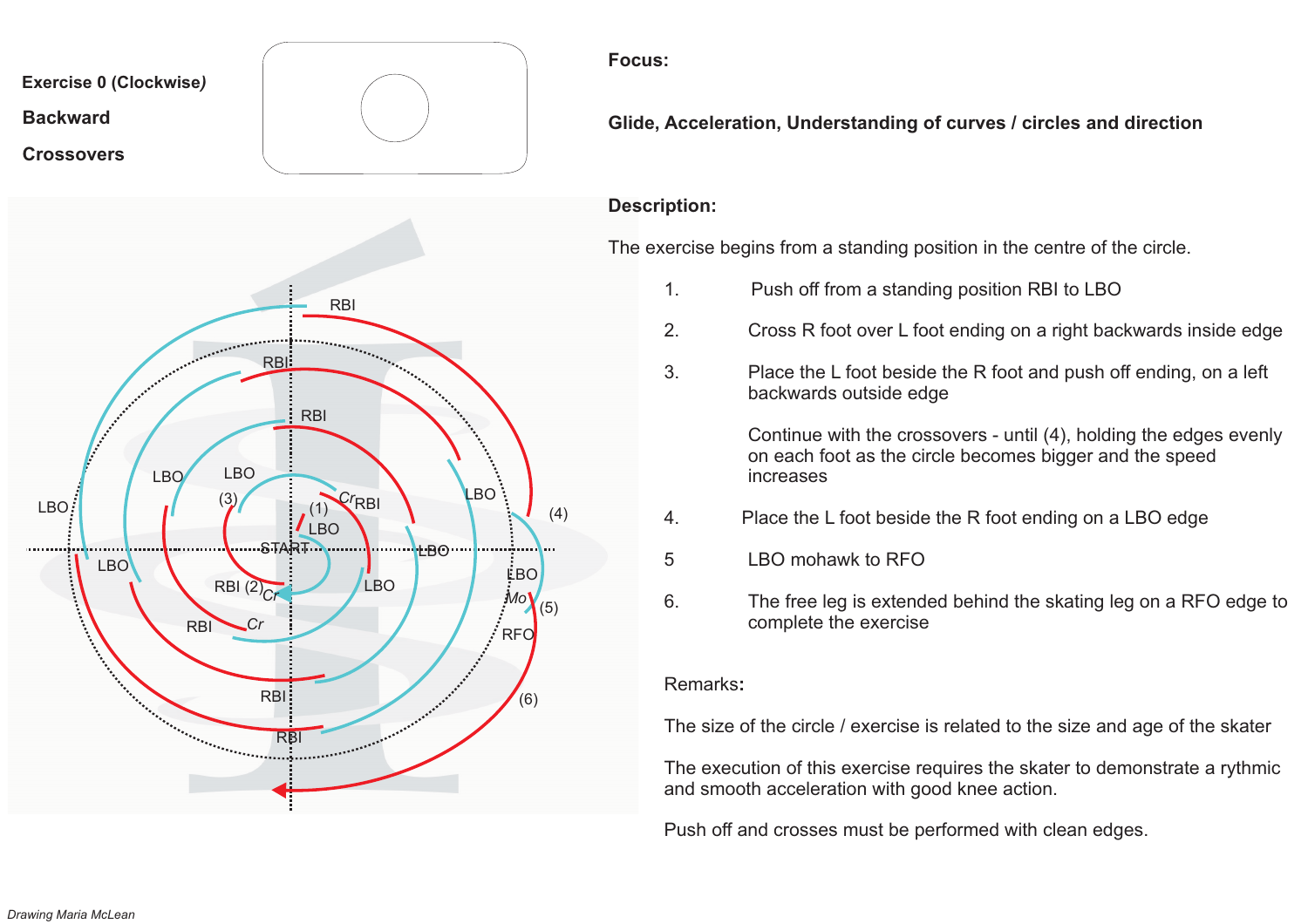

**Glide, Acceleration, Understanding of curves / circles and direction**

# **Description:**

The exercise begins from <sup>a</sup> standing position in the centre of the circle.

- 1. Push off from <sup>a</sup> standing position LFI to RFO
- 2. Cross L foot over R foot ending on <sup>a</sup> left forward inside edge
- 3. Place the R foot beside the L foot and push off ending, on <sup>a</sup> right forward outside edge
- 4. Continue with the crossovers until (5), holding the edges evenly on each foot as the circle becomes bigger and the speed increases
- 5 LFI mohawk to RBI
- 6. Place the L foot beside the R foot ending on an left backward outside edge and extend the free leg behind the skating leg to complete the exercise

### Remarks**:**

The size of the circle / exercise is related to the size and age of the skater

The execution of this exercise requires the skater to demonstrate <sup>a</sup> rythmic and smooth acceleration with good knee action.